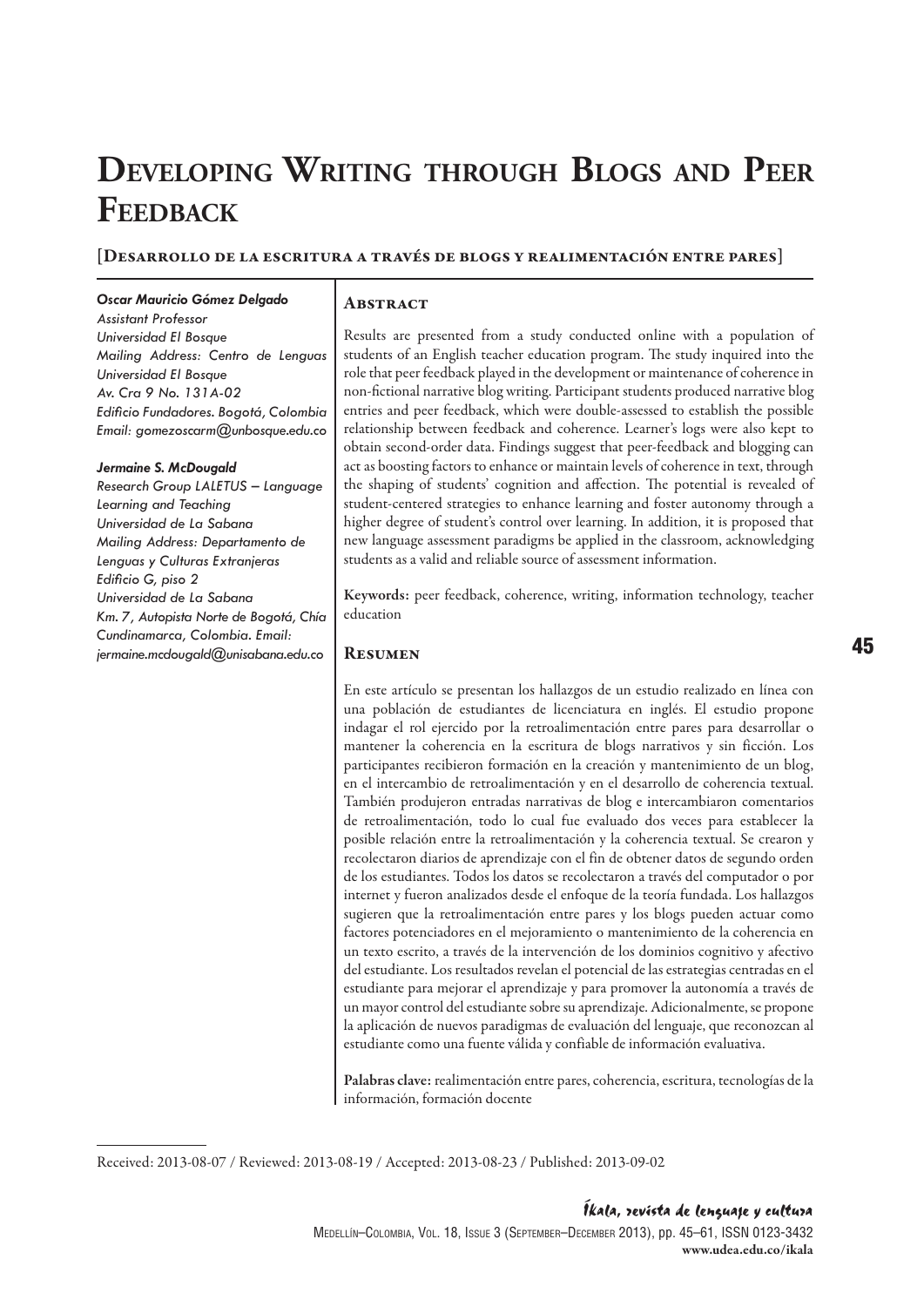## **Introduction**

The present paper aims at exploring and documenting whether there is a possible relationship between peer feedback given on written personal narratives and the development of coherence in students' informal writing. It attempts to do so by resorting to weblogs, or blogs, as an interactive tool that allows for one-to-many communication, as well as feedback from blog followers. The idea originated from an early, undocumented and unpublished class initiative that involved students in the use of blogs through class assignments; then, students wrote informally about several topics as the contents in the syllabus were covered, and their participation, not the quality of their output, was assessed.

By the end of the initiative it was observed that the vast majority of the students had become involved in the activity and had eagerly read and commented their peers' compositions. Some even decided to write about themselves and their lives, or posted other materials (visuals) to share with the class. The final entries in the blogs were rewarding, some even acknowledging the change from reluctance to participate into appreciation for the task. However, no observations were made on the quality of writing or on how comments from peers shaped students' subsequent posts.

Young students' contact with technology seems to be increasing on a daily basis. Being up to date with the latest trends in technology, they seem to complement their real lives with online experiences where they project themselves. From observing social networking and blogging, it is possible to note that most interaction in such environments takes place via informal writing. In the classroom, on the other hand, teachers often report having difficulty helping students develop writing, perhaps due to the important amount of structuring, practice, monitoring and feedback that writing takes and which cannot always be present when syllabus contents push for prompt coverage. Thus, this study was conducted to explore the links between technology and writing development: outof-class blogging was done as a means to observe the relationship between the exchange of peer feedback

and the development of coherence in informal writing. Blogging was the chosen medium due to its potential for pedagogical interactivity and social support (Ducate & Lomicka, 2008, Robertson, 2011), which can be helpful at transferring the traditional *power* in the classroom from the teacher to students, while fostering learner autonomy.

## Literature Review

## Blogs.

A blog is a Web 2.0 tool that allows for the multi-way exchange of written, visual and multimedia content. However, their relatively recent appearance and their innumerable possibilities for personalization and variation make it difficult to understand their pedagogical potential and to identify best practices to apply with them (Demopoulos, 2006). Despite this, blogs have proven to be powerful at building a sense of identity and community through, among others, (a) the change of the traditional writerreader relationship into a more dialogical one and, (b) the facilitation of entry to new online discourse communities (Hyland, 2009).

Studies have been carried out on the incorporation of blogs in education and that report important affordances of the use of blogs in the classroom. In a one-year study with university-level students of French and German, Ducate and Lomicka (2008) observed the steps through which students' moved from being blog readers to blog writers, and examined their reactions to blogging as well as the elements that characterized self-expression in NNSs (Nonnative Speakers) of a foreign language. Two stages were found in their study: in the first, their students had the chance to follow a particular blog writer, or blogger, with whom they felt identified according to their interests and their culture; in the second stage, participants maintained their own blogs and received peer feedback. The authors note that blogs provided students with a larger audience, sense of purpose, and friendlier interaction from peers than they usually would find in the traditional teacher-oriented journal. Moreover, it becomes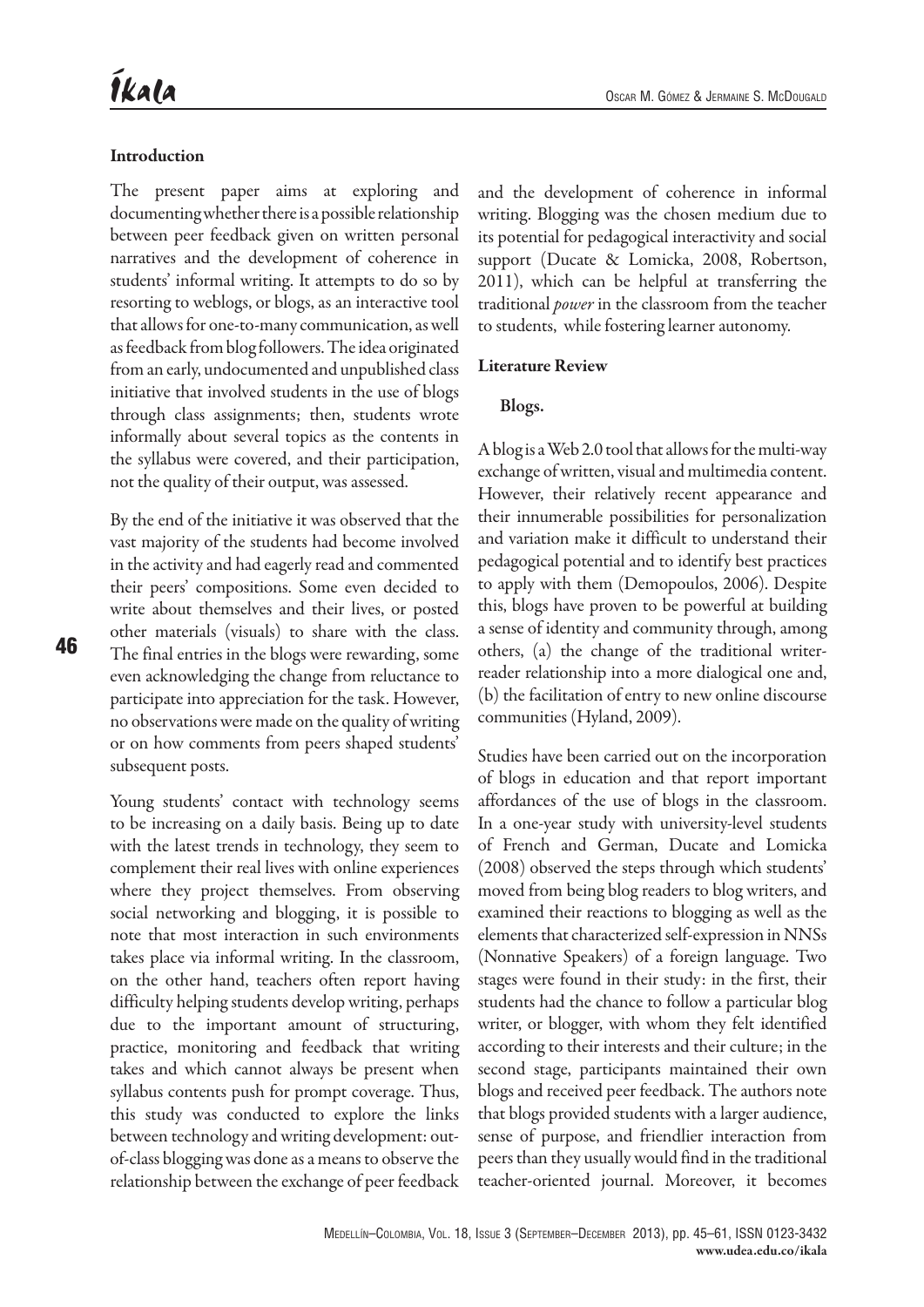clear from the findings that students should be acquainted with the blogging phenomenon before having to maintain their own blogs, especially when this is to be done in a foreign language. Finally, the authors report that participants evidenced linguistic improvement, deemed blogs as of high academic value, and encouraged participation.

A similar study regarding the use of blogs and peer feedback was conducted by Quintero (2008) in a public university in Bogotá. Carried out with a group of Colombian undergraduate students and a group of Canadian learners, the study aimed at (a) describing the insights obtainable from a blog writing experience, and (b) analyzing the way in which feedback (teachers' and peers') could shape Colombian students' writing in EFL (2008, p. 23). The findings show that blogging led students to engage in a community of writers that generated the need for communication and interaction; additionally, it allowed learners to portray themselves as they had the chance to approach writing in a different, inviting environment to express what the world was for them, based on their experiences.

Robertson (2011) reports on a study about the usefulness of blogs and self-reflection. The author points out that "reflection is indeed an important aspect of self-directed learning, but self-directed learning encompasses other high level skills which can also be developed through blogging" (p. 1629). Findings reveal that participants used their learning journal blogs while planning their learning, monitoring progress and evaluating their own performance, among other autonomy-related activities. Although the study reported in this paper did not deal with reflective blogging, an important consideration can be derived from Robertson's findings as to the development of autonomy through interaction: blogs have the potential to trigger participants' reflections on their own process by means of interaction through peer feedback. Boud (2001) found that three elements are present in an after-event reflection process: return to experience, attending to feelings and re-evaluation of experience. Therefore, as the students in the

study here reported received feedback on their work, they engaged in communication with their readers, reflected on what they had done, how they felt and what they would do differently in future writing experiences.

A blog can be a powerful communication tool. Whatever someone posts on a blog, he or she knows, may and probably will be read by somebody else in cyberspace. When bloggers create and post an entry, they do so with the intention to communicate a message that might be interesting to someone, somewhere, in the hope of interacting around the topic at hand. Therefore, blog writing can be situated within what Hyland (2009, p. 28) considers is writing as social interaction. From this view, writing is more than a classroom task and a skill to develop; it is a means to elaborate meaning dialogically, through "a unique configuration and interaction of what both reader and writer bring to the text" (Nystrand, 1989 as cited in Hyland, 2009, 30–31).

Viewing writing from a social perspective implies being aware that (a) meaning is created dialogically between text and audience through the relationship that readers can establish between the text contents and their own backgrounds, and that (b) coherence is understood as a construction in the reader's mind, impossible to achieve only through effective use of language rules and structures, without any consideration of the audience's reality. Blogs allow for the taking into account of these two considerations: they allow for community-building through interactional comments, and they offer more than plain text to bring in context to text.

# Feedback.

Feedback has been defined in different ways, depending on the school of thought from where the definition originated. Seeing feedback as a tool to construct knowledge, this study considered suitable, among others, the approach provided by Richards & Schmidt (2002) who define feedback as "comments or other information that learners receive concerning their success on learning tasks or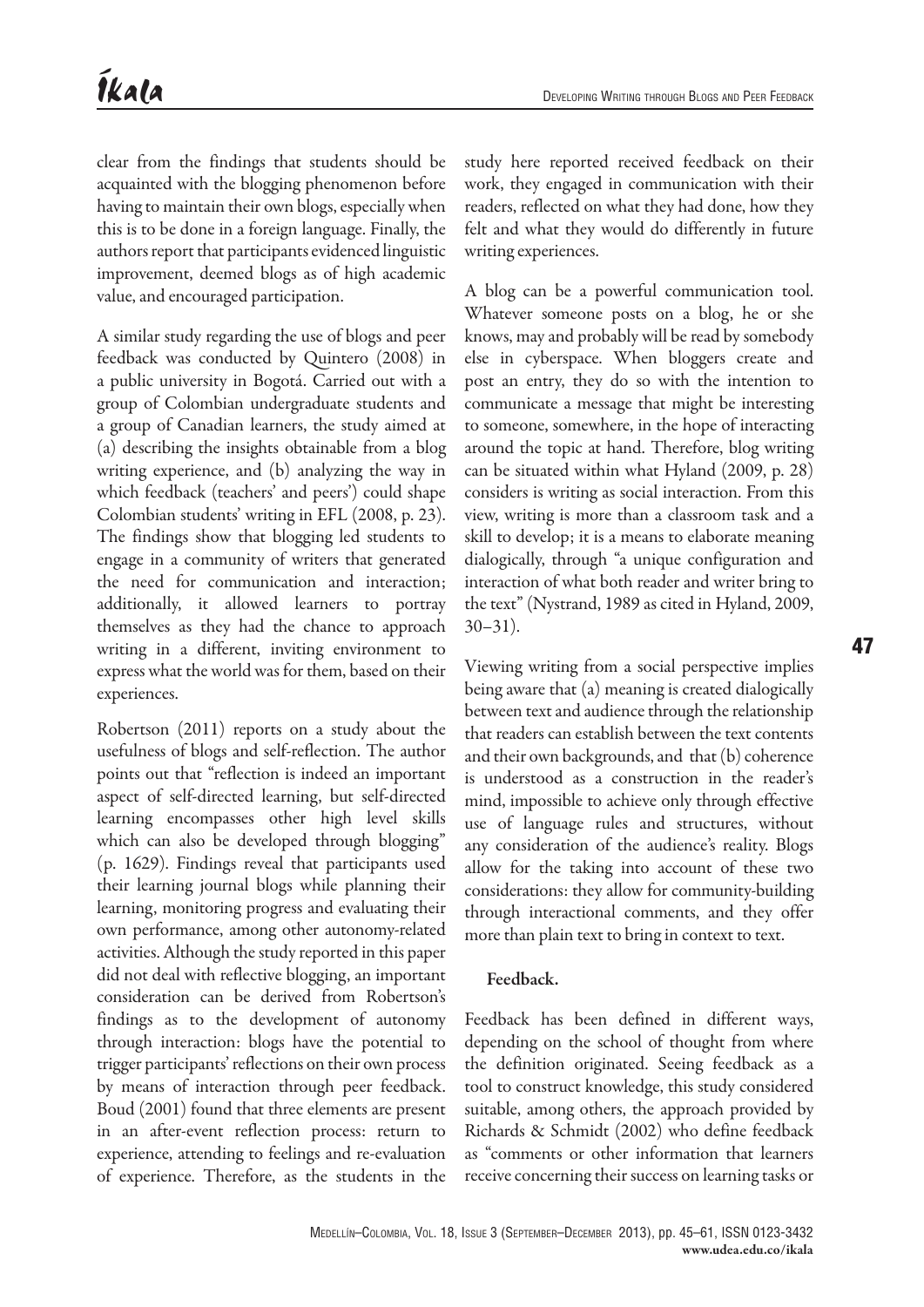tests, either from the teacher or other persons" (p. 199). This encompasses feedback from different actors in an individual's learning process.

A good model of feedback exchange was provided by Vigil and Oller in 1976 (as cited in Brown, 2007, p. 74) with their communication feedback model. With a set of traffic-light metaphors, the authors aim at discerning how affective feedback and cognitive feedback can serve for error correction in language classrooms. In short, affective feedback should determine whether the speaker should continue with his or her attempts to convey a message. Cognitive feedback, in turn, appears to be the point where corrective feedback is located and where error correction takes place (red or yellow lights) (p. 274). It is worth noting that green lights symbolize non-corrective feedback, too many of which may lead to fossilization. For this study, it was believed that this model serves to illustrate that feedback must have a point: it should enable the learner to modify the language that is being produced, if any advancement is expected to be made.

Brookhart (2008) supports such view of feedback:

Feedback can be very powerful if done well. The power of formative feedback lies in its double-barreled approach, addressing both cognitive and motivational factors at the same time. Good feedback gives students information they need so they can understand where they are in their learning and what to do next—the cognitive factor. Once they feel they understand what to do and why, most students develop a feeling that they have control over their own learning—the motivational factor. Good feedback contains information that a student can use, which means that the student has to be able to hear and understand it (p. 2).

A recent study was conducted that examined the effects of peer-editing in the writing process, as illustrated in Díaz (2010). Reporting a series of positive aspects of fostering peer-to-peer interaction when entering a writing process in the classroom, the author regarded peer-writing within the Vygotskyan concept of the *Zone of Proximal Development, ZPD*. Findings reflected the positive outcomes and the meaning of the experience and behavior that peerediting can bring into the classroom, as follows:

scaffolding when peer editing (which contained students' empowerment in collaboration with more capable peers, and contact); and thinking when revising (containing clarifying and noticing) (pp. 92–94). In brief, the author concluded that peerediting worked as (a) a cognitive tool leading students to use learning strategies while revising their partners' papers and (b) a social-interactional tool that helped the novice internalize the expert's strategic processes as the latter provided guidance (p. 96).

Feedback can act as a powerful tool both regarding the cognitive and the motivational conditions in the learner. When handled well, it can prove a useful way to help students gain better control over their own learning; it also could help them make informed decisions on the steps they should follow regarding what is expected of them and what they expect from themselves.

## Writing.

Taking the writer as the point of departure, an expressivist view of writing conceives thinking as a preceding step to writing; it also holds that "free expression of ideas can encourage self-discovery and cognitive maturation" (Hyland, 2009, p. 18). As further stated by Hyland (2009), writing is, from this perspective, a developmental process that cannot be learned nor defined narrowly based on notions of grammar accuracy. However, he adds, this view fails to offer clear theoretical principles to evaluate good writing.

Back in the 1980s, Flower and Hayes proposed a theory on the cognitive processes to writing, in which they perceived it as a problem-solving situation. Their model conceived writing as a non-linear, even probably simultaneous set of interrelated elements: Task environment, (i.e. decision to solve a rhetorical problem, and the text that is written so far) the writing process (i.e. planning, translating, and reviewing) and long-term memory (i.e. knowledge of topic, audience and writing plans) (1981, pp. 369–373). This model dominated and is still a part of mainstream pedagogical approaches to writing perhaps due to its simplicity and potential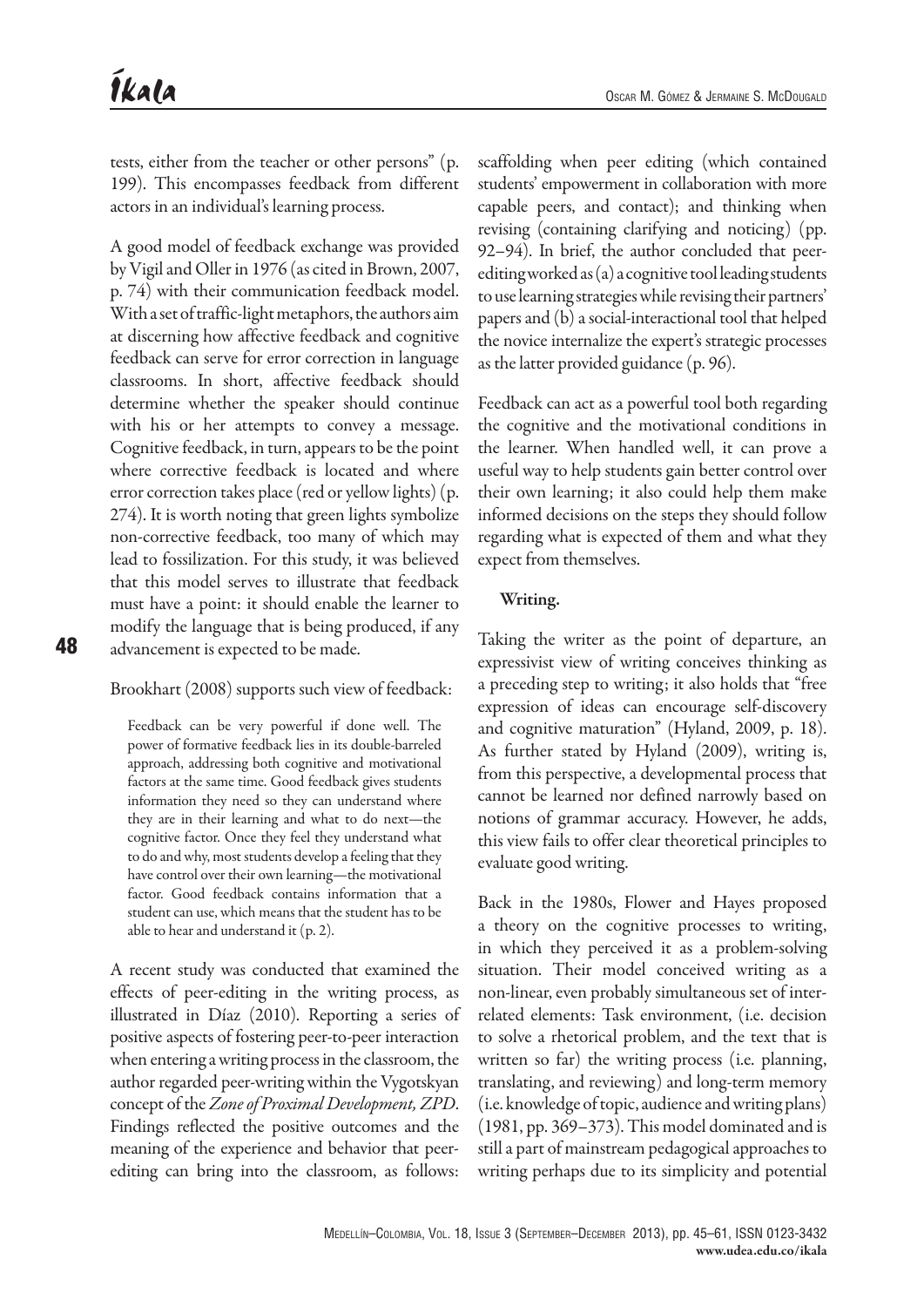for teachers to adopt it in the classroom. However, as Hyland (2009) points out, the model fails to describe why learners write the way they do and leaves teachers alone as to how to advise their students to improve their writing practices (p. 23).

Another perspective to writing places greater emphasis on the performance of writing rather than on the cognitive processes that underlie it. Regarded as a situated act, Hyland (2009) defines it as:

. . . a social act that can occur within particular situations. It is therefore influenced both by the personal attitudes and prior experiences that the writer brings to writing and the impact of the specific political and institutional contexts in which it takes place (p. 26).

For the current study, these three models or views are complementary. Blogging can support the development of writing through self-expression and self-discovery, although not only that would count towards the achievement of the objectives here outlined. As to cognitive theory it does provide useful insights to approach writing in the classroom; additionally, since this project took place alongside an EFL course, Flower and Hayes' (1981) model earns pertinence. Finally, writing as a situated act can be observed in writing in a blog setting, where a confluence of internal and contextual elements exists. For the case of the present study, these internal and contextual elements could be seen in students' interest to engage in externally-initiated writing, as well as to share their products with a community of readers with whom they want to establish communication.

# Informal writing.

Through blogging, this study aimed at seeing the extent to which coherence in informal narratives could, if at all possible, be improved. Then it is important to note what is considered informal writing. Harmer (2001) argues that the choice of structures and words is determined by a number of factors among which we can find genre, purpose, setting and channel, which operate on different levels of formality. Formality, then, he defines as a level of intimacy, or how distant or close the writer feels to his/her setting (p. 247).

Harmer, then, considers informality as the choice of spontaneous language caused by the writer's feeling of closeness to his or her readers. Since this study aimed to work within a community of fellow students, and given that a sense of fellowship was expected, Harmer's distance-based definition serves for the purpose.

# Narrative text.

There are various reasons why narrative texts were chosen in this study. Because it is not easy for everybody to handle a genre with which they are not acquainted–such as comparative or argumentative writing–narrative writing offered an accessible option. Basically, a narrative text involves telling a story that can be your own, and whose center, in this case, could be the writer himself or any other person about whom the writer wants to speak. Similar definitions are offered for narrative texts, such as Beristáin's (2006), "one of the types of discourse . . . and the presentation of some facts. . . . It is a type of story [where] a series of events are presented [that] develop in time and derive from each other, . . . offer simultaneously a relationship of consecutiveness and a logical relationship" (personal translation) (p. 352).

# Research Design and Implementation

# Type of study, setting and participants.

This study fell into the action research paradigm which is defined by Sagor (1993, p. 7), as the process through which a teacher wants to improve his/ her own work situation, motivated by what s/he is doing or should be doing, and by Nunan (1992) as the process initiated by classroom teachers who are "interested in exploring processes of teaching and learning in their own context . . .' (p. 18). Nunan's perspective encompasses several possibilities of classroom inquiry that are not necessarily concerned with *change*. In his words, "a descriptive case study of a particular classroom, group of learners, or even a single learner counts as action research if it is initiated by a question, is supported by data and interpretation, and is carried out by a practitioner investigating aspects of his or her own context and situation" (p. 18).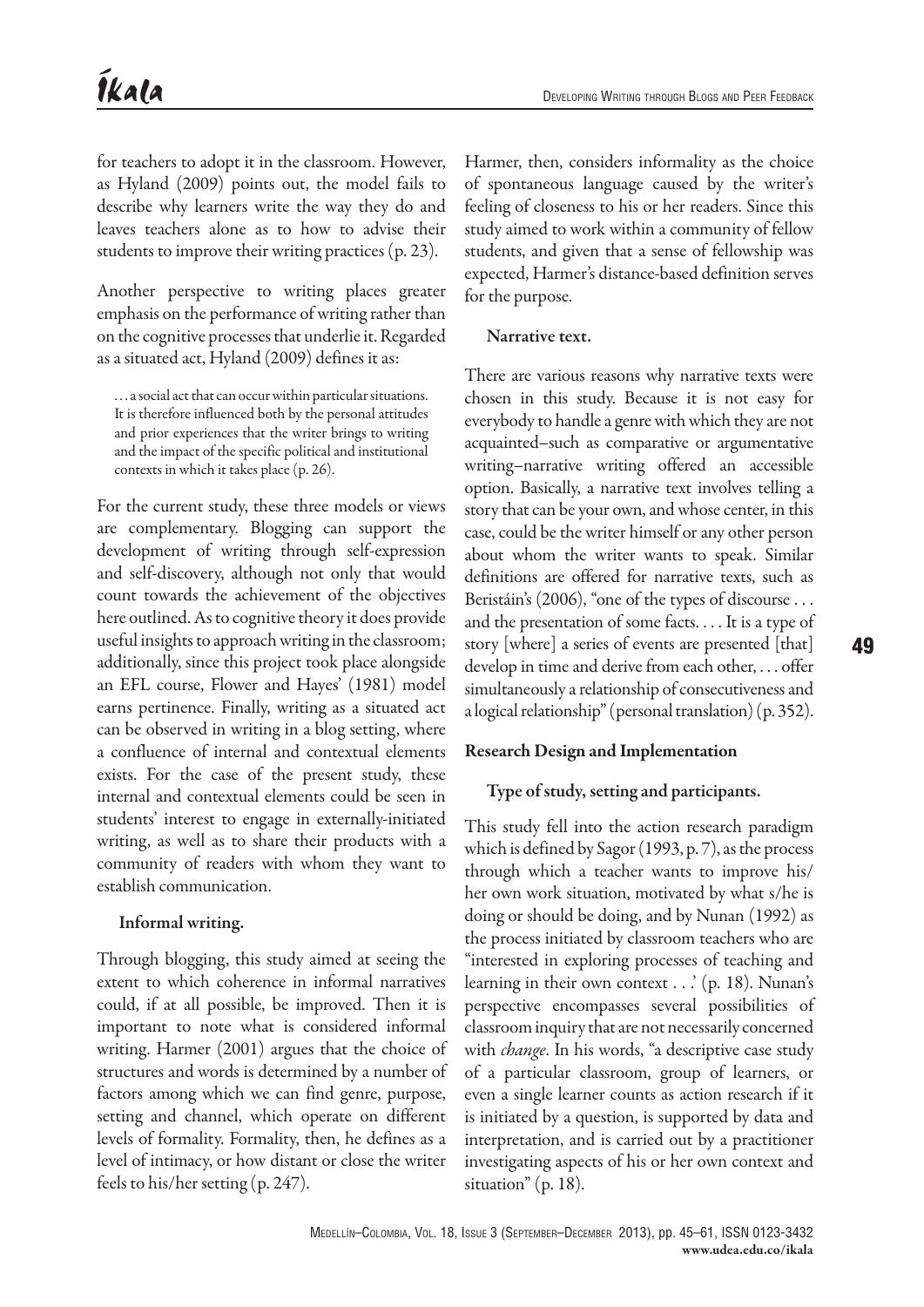This study was conducted in the setting of a fiveyear-long English teacher education program at a public university in Colombia. The purposes of the program are, among others, to educate teachers with an advanced communicative competence in English' and to educate teachers that are "competent in the use of the English language, competence understood as the grammatical, textual, pragmatic and sociolinguistic mastery of the language" (Escuela de Idiomas – Universidad Industrial de Santander, 2009, p. 23, own translation). The population was a group of five student teachers enrolled in a B2+ course (Advanced English). Their ages ranged between 18 to 20 years and their academic background was almost uniformly one of successful language learning. The course was comprised of ten hours of face to face work on the four language skills, as well as strong work on grammar. Although a task-based course book was followed, it was at the teacher's discretion to use and adapt the materials in accordance with the learners' needs. The student participants were not under the researcher's EFL instruction but under a different teacher's, whose insights were held valuable from the point of view of an insider in the stages of data collection and analysis. Thus, it follows from this that the data collected in this study reflected both *emic* and *etic* perspectives.

#### Research question.

The line of inquiry in this study had to do with the extent to which coherence could be shaped through a constant process of peer feedback. The chosen medium was blogs because they allow for free publication of texts as well as interaction among the members of the blog community. Blogs also enable a writer to incorporate other types of elements into the text, such as colors, pictures and hypertext, among many other options. We believed that as students advanced in their EFL studies along with this project, they would acquire several tools to enrich a composition—including peer feedback —, which could render the writing process more effective. Based on these premises, our research question was: To what extent does peer feedback on blogs written outside the classroom shape students' writing of informal, personal narrative texts with specific regards to coherence?

#### Instruments and procedures for data collection.

The data for this study were collected in three ways: from students' artifacts (blog entries) and their assessment by the researcher and the teacher, and from students' learning logs. Artifact assessment was done separately by the researcher and by the course teacher in terms of their level of in-text coherence and of how this changed by means of peer feedback along the study. To do so a three-grade qualitative rubric was used to guarantee uniformity of criteria as shown in Appendix A. Because artifacts were created using blogs, the peer feedback received was also assessed to analyze the extent to which it was determining in the development of written coherence in subsequent texts.

Artifacts, Freeman (1998) says, are "student work," potentially good to provide information on the students' learning, to be collected in the classroom or while teaching takes place (p. 95). Although artifacts in this study did not derive from teaching sessions, this did not deprive them of their potential to provide data on students' learning. Finally, a double assessment approach was decided on because, whereas the researcher was immersed in the implementation of the study and knew the strategies and training that students had undergone, the teacher's view would be useful at determining the quality of students' production in terms of coherence and of the effects peer feedback may have had on it.

With regards to learning logs, students were asked to reflect upon the process they undertook before, while, and after they wrote the blog entries as shown in Appendix B. Freeman (1998, p. 95) classifies learning logs or "learning journals" as an instrument to collect second-order data on the student's thoughts and learning. Learner's logs, then, were used to have students reflect on the coherencedevelopment process that they went through. From the moment students started writing, incorporating their peers' feedback and producing a later text, they were asked to reflect and report on their experiences in writing, by answering researcher-designed questions as a guide. Thus, the usefulness of logs lay on the potential for obtaining data from an *emic,*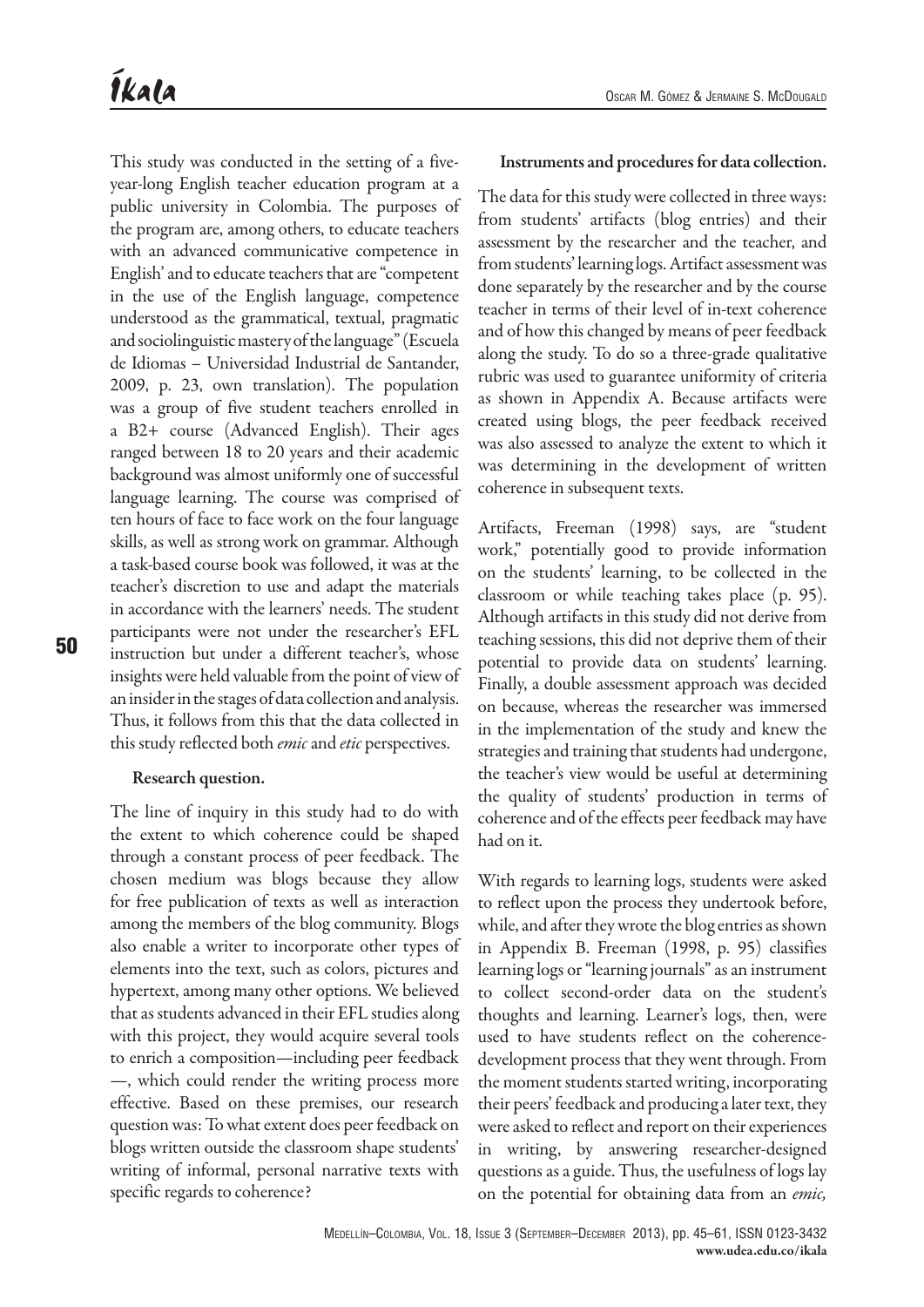second-order perspective, useful at establishing the perceived and actual relationship between peer feedback and coherence. It is worth mentioning that students were offered Spanish and English versions of this instrument, to reduce the bias that problems associated with language proficiency could have on their reflections.

Data were triangulated through *data triangulation* and *methodological triangulation* as defined by Denzin and cited in Freeman (1998, p. 97). For validity, the data collection instruments were chosen and designed to be accessible for the population, keeping in mind the data that they could reveal. They were designed according to the study's objectives and were validated through expert check due to the procedural impossibility to pilot them. Finally, reliability was aimed at through the process of double assessment of the artifacts, compared against the results of the learning logs. The data was analyzed from a grounded approach, in order to derive theory-building interpretations from actual data rather than by theoretical constructs alone (Burns, 1999, p. 25).

#### Implementation.

This study took place throughout a ten-week period. Four stages were implemented, in which communication was maintained via asynchronous tools such as email or SMS and synchronous tools such as chat, video call or telephone calls.

## *Stage 1 – Exploration.*

This stage got students acquainted with the concept, the form and the use of blogs by millions of people around the world. Students were presented with some blogging services on the web such as Wordpress, Blogger, Xanga, and LiveJournal to give them a clear idea of the phenomenon of blogging. Furthermore, students were able to choose an actual blogger to follow in an attempt to observe the way in which he/she posted entries and dealt with his or her community of readers. The blogging service chosen from was Blogger™, accessible through free sign-up at www.blogger.com or with a Google™ account.

## *Stage 2 – Conceptual development.*

Development of two key conceptual elements for this study was sought at this stage: coherence and feedback. Students were presented with the concept of coherence inductively, using sample narrative texts to guide them towards the development of a clear understanding of the concept. Here, three features that render a text coherent were presented: logical order, unity of ideas and clarity of sentences. Both *coherent* and *incoherent*, yet all authentic texts were used for students to develop awareness of such features.

Feedback, in turn, was presented as a process of interaction that allows for the improvement of performance. Awareness-raising sessions were held to help students understand the constructive nature of feedback through two constituting elements: the affective factor and the cognitive factor. After assessing the sample texts for coherence, students gave mock feedback to the authors and assessed it for appropriateness and possible usefulness. To give feedback throughout the study, students used a two-fold reminder checklist that guided them through the process of effective feedback-giving and the characteristics that render a text coherent. The checklist aimed to reduce subjectivity to an acceptable level and to channel students' efforts into providing useful contributions rather than deviating into malicious criticism.

## *Stage 3 – Blog creation and maintenance.*

This stage had students take initial steps on the blog, such as the selection of topics to write about and the actual posting of the entries. Three sub-steps were made:

*Step 1.* Signing up for Blogger and creating a nickname (optional).

Step 2. Posting an introductory entry, customizing the blog, choosing six topics to write about.

*Step 3.* Posting the first and second entries and assessing them by the teacher and researcher; peer feedback exchange started upon completion of the second entry.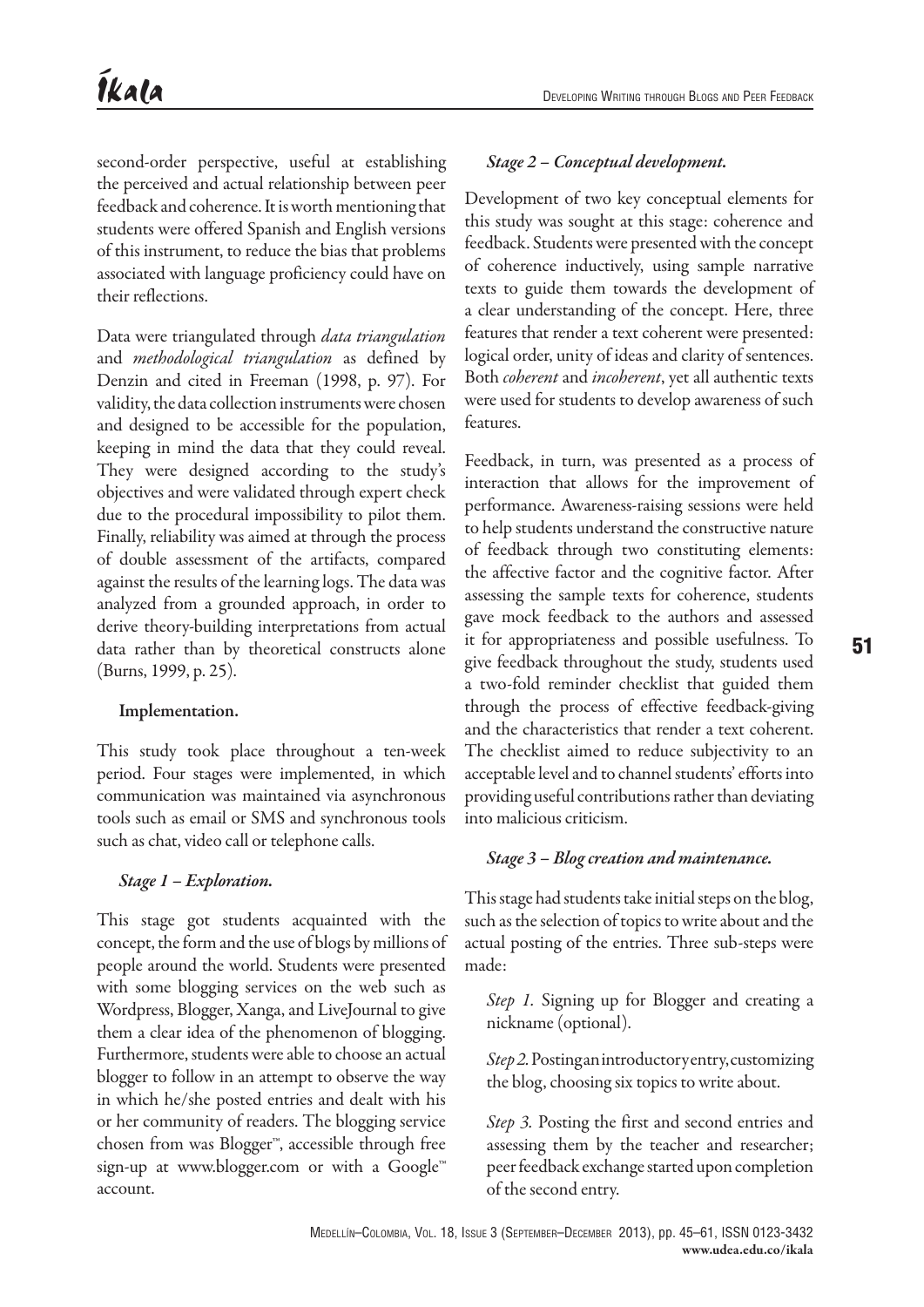*Stage 4 – Feedback in corporation and reflection process.*

This stage had students post their mid and final entries of the study, incorporating as much peer feedback as possible. Also, students were asked to reflect upon their process in order to obtain data on the procedures followed to post each entry. These reflective instruments were first-cut analyzed to determine any changes that could be made along the pedagogical intervention.

## Data Analysis, Findings and Discussion

## Data analysis.

Data were collected and first-cut analyzed almost simultaneously with the purpose of ensuring its usefulness, to get insights on the smooth development of its implementation and to apply changes as the study was being implemented. For data analysis, a piece of Computer Assisted Qualitative Data Analysis Software (CAQDAS) was used, MAXQDA, (2013). MAXQDA allowed, among others, to work out correlations between the researcher's and the teacher's assessments of artifacts. Despite the fact that the coding process was only performed by the researcher, the qualitative data found in the teacher's assessments were coded using the same assessment scale proposed in the artifact assessment rubrics themselves.

In fact, it is worth mentioning that the correlation assessments mentioned ranged from 75% to 100% of researcher-teacher agreement as to the quality of the artifacts, and from 73% to 100% with regards to assessment of feedback and of its possible effects on writing. Correlational disagreements were solved in qualitative terms rather than in percentage points so, whenever the teacher and the researcher differed in their assessment of an artifact or of the feedback contained in it, conclusions were reached taking into account both perspectives, using the qualitative data collected from each rubric. Below are quotes from the rubrics on two students' artifacts that illustrate the way in which students' writing was assessed.

Data was classified following the study anonymity and confidentiality requirements. All participants (P) data was coded using conventions, according to the instrument analyzed (i.e. Blog Entry, Learning Log) and initials were used in order to identify the participants.

In her post publication, the author received two feedback comments that asked her to provide more information about the reaction of a character in her story (her boyfriend). Therefore, clarity was the point that she missed, and thus was identified by her readers. In the current story, clarity is virtually flawless, thus leading one to believe that the author took the feedback on board.

*Researcher's assessment on Participant MR's blog entry No. 3*

In the post the author's peers had provided him with some cognitive-corrective feedback also related to clarity as the author was asked to expand his description of events in the passage. Feedback would appear to have had some effect in regard with unity; opposite to the author's previous entry this text maintains one single idea that links introduction, body and conclusion. Nevertheless, feedback effect on clarity would seem of little impact as one of the key concepts in the plot remains rather confusing to the reader who is not acquainted with the world of waiting.

*Teacher's assessment on Participant DP's blog entry No. 3*

Since a three-grade scale (low, mid, high) was used to assess the coherence in students' writings, it is important to highlight that whenever there were teacher-researcher disagreements, they remained within one-grade range (i.e. low to medium, or medium to high). (See Figure 1, for an example of correlation assessments).

Having assessed teacher-researcher agreement, the evolution (or involution) of coherence in writing was observed by comparing the assessment of an artifact with that of its preceding one. In this process the researcher compared the assessments made of artifacts produced in the initial, mid and final stages of the study. (See Figure 2).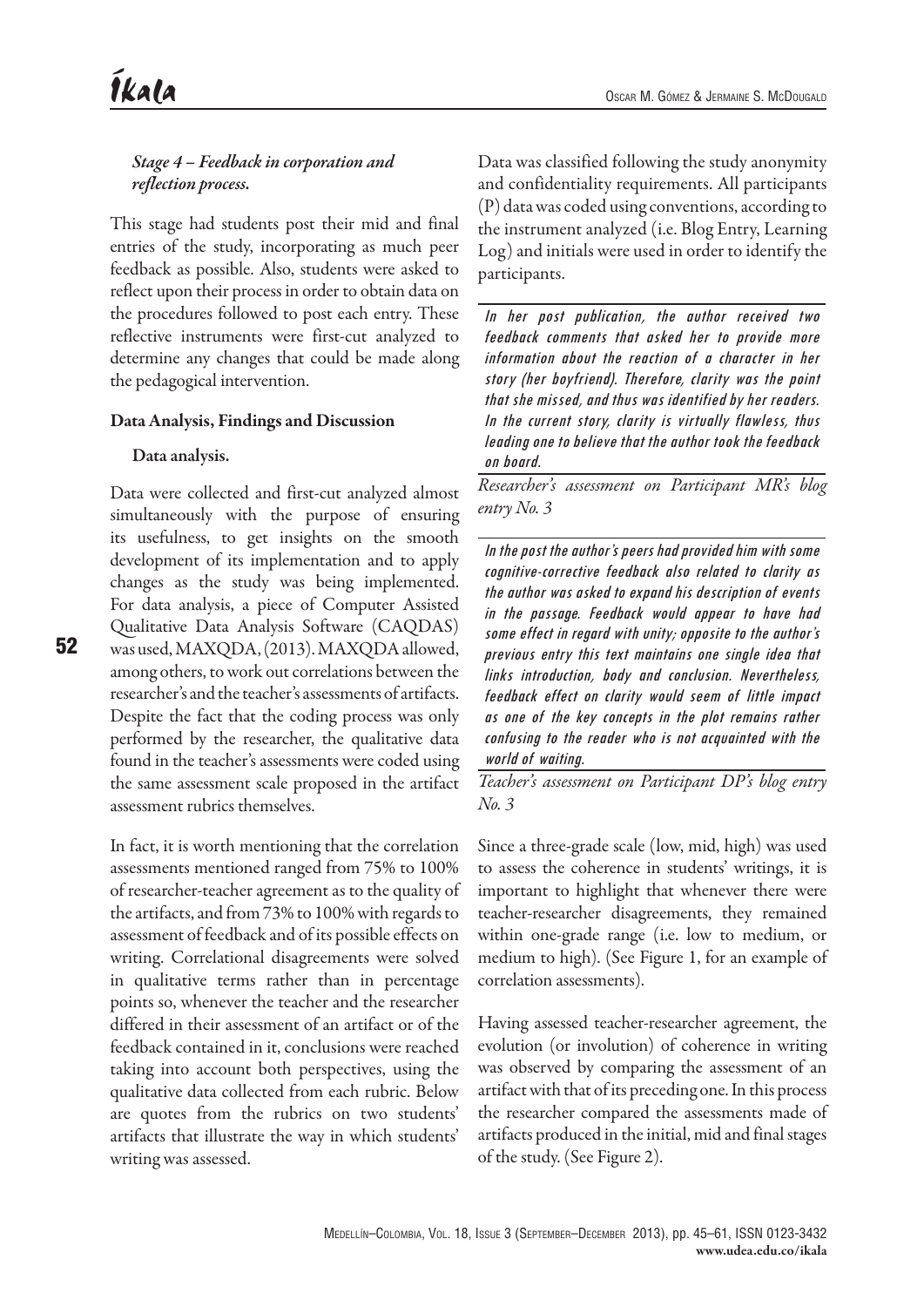

*Figure 1.* Teacher-Researcher Assessment Correlation 84% in a participant's Artifact 2 – (MR-AR2) – Exported using MAXQDA.



*Figure 2.* Process of Observation of the Evolution of Artifacts.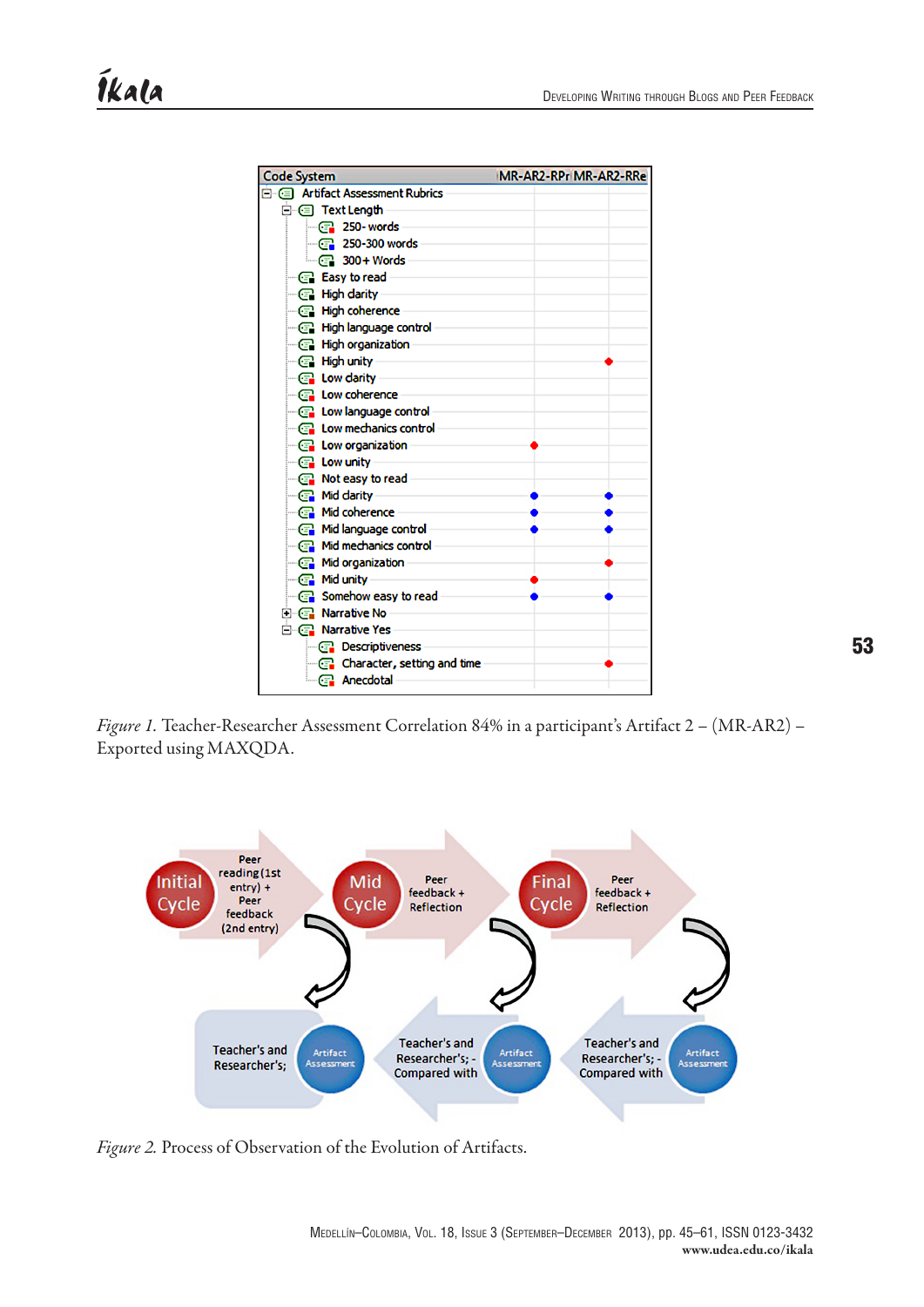54

#### Oscar M. Gómez & Jermaine S. McDougald

#### Findings.

An important affordance in informal writing attributable to the exchange of peer feedback through blogging was found: the exchange of peer feedback through blogs can act as a boosting factor on the improvement or maintenance of coherence in a text, specifically with regards to text unity and clarity. At the same time, this study found that underlying conditions exist to such affordance, that fall within two potentials of feedback and blogging: to target and shape students' cognition and their affection, both being inter-related in helping a student write better.

#### *Shaping students' cognition.*

The participants in this study that managed to keep or maintain their levels of coherence in writing showed to have received feedback that was useful to them, and that signaled points to improve. In other words, feedback proved itself useful by exhibiting a clear, observable content that participants could see and use in later blogwriting tasks. (Zhang, 2009) stated that blogs foster critical thinking by encouraging students to evaluate what they read and write. The author also goes on to say that blogs aid learners so that they can "improve their writing skills and encounter new ideas through interaction with other students" (p. 5). This feature of feedback, however, cannot account for its positive effects by itself. In fact, students that managed to incorporate the feedback that they had received demonstrated awareness and understanding of the aims of such feedback, and also were found to be aware of and understood the concept of coherence, which was key in this study. Below are the findings related to the targeting and shaping students' cognition:

## *Visibility and clarity of feedback content.*

For feedback to be useful it certainly needs to provide enough information to enable the writer to make any advancement, as proposed by Vigil and Oller's model of feedback, "in which cognitive

feedback . . . appears to be the point where corrective feedback is located, and where error correction takes place . . ." (Vigil & Oller, 1976 as cited in Brown, 2007, p. 274). It is possible to consider the observable content nature of some of the feedback exchanged in this study as cognitive feedback, as it was meaningful and was filled with information that students could use (Vigil & Oller, 1976 as cited in Brown, 2007, p. 274). Below is a sample comment illustrating the visibility and clarity of its feedback content; it was quoted from a participant's post that told a story about school days:

9 de diciembre de 2012 15:18 Hahahaha Man you are up the top! You even created a group for skipping clases? That's too much! Would you mind telling us what you, your friend, and the other people who belonged the group did while you were not at classes? Great story! Responder

*Excerpt from Participant EV's blog entry No. 5*

The corresponding assessments of that feedback comment, both by researcher and teacher support its evident orientation to enhancing clarity:

All the readers asked the author to be more descriptive about the activities that the author and his friends did whenever they skipped classes. Therefore, clarity was the issue that readers identified, not because the text fell short of it, but because it was so engaging that readers wanted to know a lot more about it.

*Researcher's assessment on Participant EV's blog entry No. 6*

In his last entry the author received cognitive-corrective feedback with regard to clarity. It was suggested that descriptiveness of the text was expanded.

*Teacher's assessment on Participant EV's blog entry No. 6*

Feedback, then, can be attributed to be potentially powerful on the condition that it contains information usable by its intended addressee. Otherwise, it will be rendered empty and useless.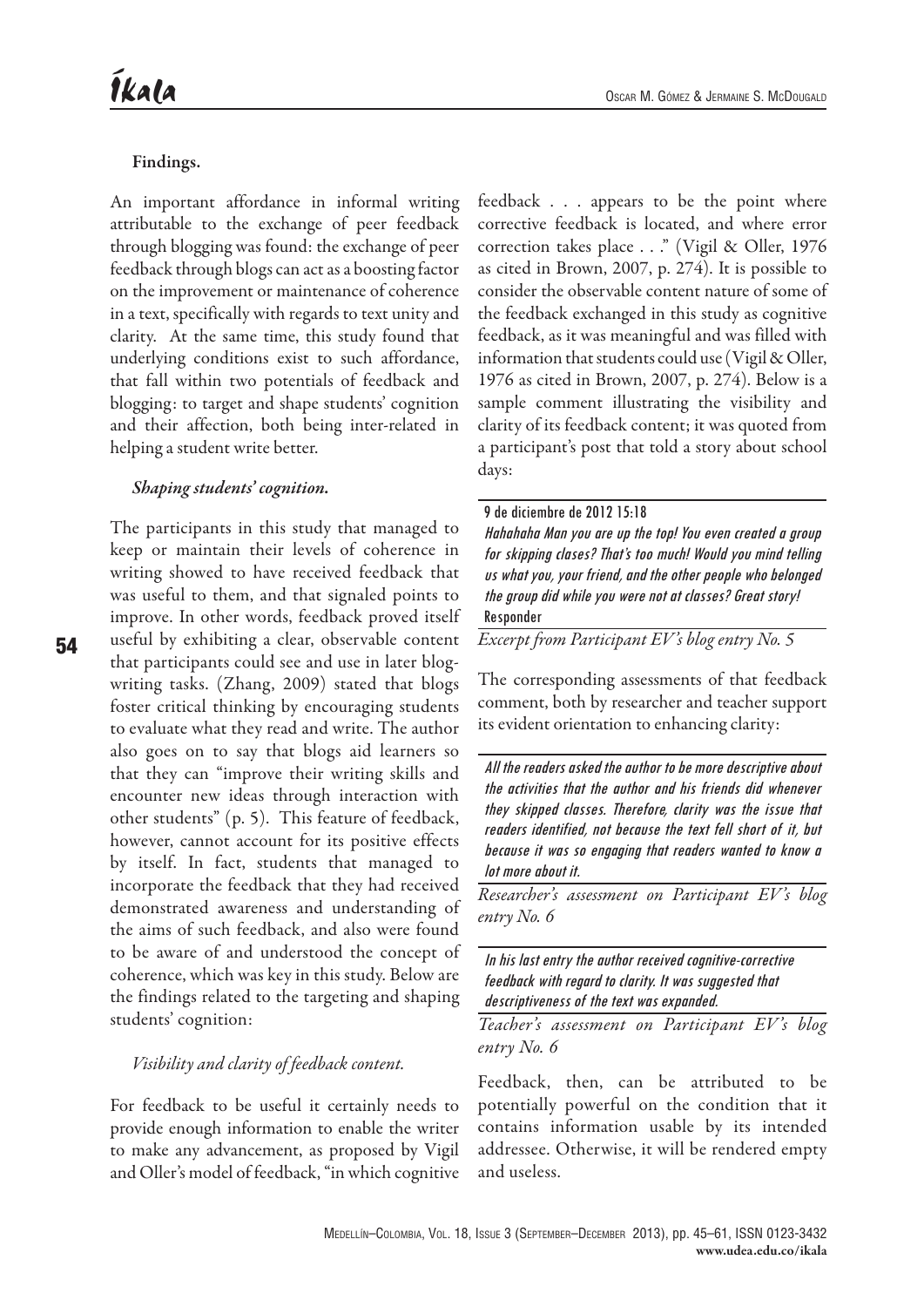## *Students' awareness of feedback content.*

The effectiveness of a feedback comment on written coherence does not depend only on its internal features. In fact, this study found that peer feedback commentaries made through blogging practices can be extremely beneficial on the improvement and/or maintenance of written coherence provided that its good construction is complemented by its addressee's awareness and sensitivity to feedback comments. These findings relate to Brookhart's (2008) idea of *good* feedback, viewed from its potential to impact its addressee, as one that "contains information that a student can use, which means that the student has to be able to hear and understand it" (p. 2). Below are excerpts from learners' logs exhibiting their awareness:

I think what my friend has asked me through their feedback is to express better the end of every story. *Excerpt from MR's Learning log No. 2*

Recuerdo mucho que mis compañeros siempre piden sobre información que no debe faltar en la historia, detalles que no queden flotando, de manera que todas las preguntas posibles por hacer se respondan solas con el texto.

[I recall well that my friends always ask for information that shouldn't be missing in the story  $-$  details that do not get loose, so that every possible question is answered in the text.]

*Excerpt from MF's Learning log No. 4*

It is evident that a student can only derive learning from a tool that can be seen and understood. It does not really matter how much useful content there is in a feedback comment; unless its intended addressee is able to see it and tell what it really means, little advancement is expected to happen.

# *Students' understanding and awareness of coherence.*

As the participants in this study received a certain amount of training in three features of coherence (unity, clarity and organization), they knew that

the feedback they exchanged would need to target at least one of them. It was found that some students developed a fairly-accurate level of awareness of the degree of coherence they had in their own blog posts. Participants were able to describe their level of satisfaction with their text coherence and even mention the extent to which feedback had played a role in their writing development:

Al respecto del proceso de escritura, me parece que fue más cohesivo y coherente al final, a medida que íbamos mejorando las entradas con las sugerencias de nuestros compañeros. Traté en todas las publicaciones de seguir los consejos que el profesor nos dio sobre coherencia textual.

[About the writing process, I think it was more cohesive and coherent at the end, as we were improving our entries with our peers' suggestions. I tried, in all my publications, to follow the advice we got from the teacher (researcher) about textual coherence.]

*Participant EV's learning log No. 4*

My final story was a challenge because I realized I had to do better, I had to bring everything together, what my friends had told me about my previous stories,what to focus on better? what to leave a side? I believe my story was received by my friends-readers well, they could understand it and what they asked me through the process- to make a better end- I could pull it together.

*Participant MR's learning log No. 4*

Thus, the interactive nature of a web 2.0 tool such as a blog, along with the exchange of peer feedback can be accountable for students' developed understanding of the concept of coherence, as well as for their awareness of the quality of blog posts that their audience expected of them. These findings are in agreement with at least two of Boud's (2001) three proposed elements to be present in an after-event reflection process: *return to experience*, *attending to feelings* and *re-evaluation of experience*. Participants showed evidence of the first and the last element, as they (a) were able to assess the level of coherence in their blog entry contrasted to the feedback that they received and they (b) decided how to proceed in their next writing task.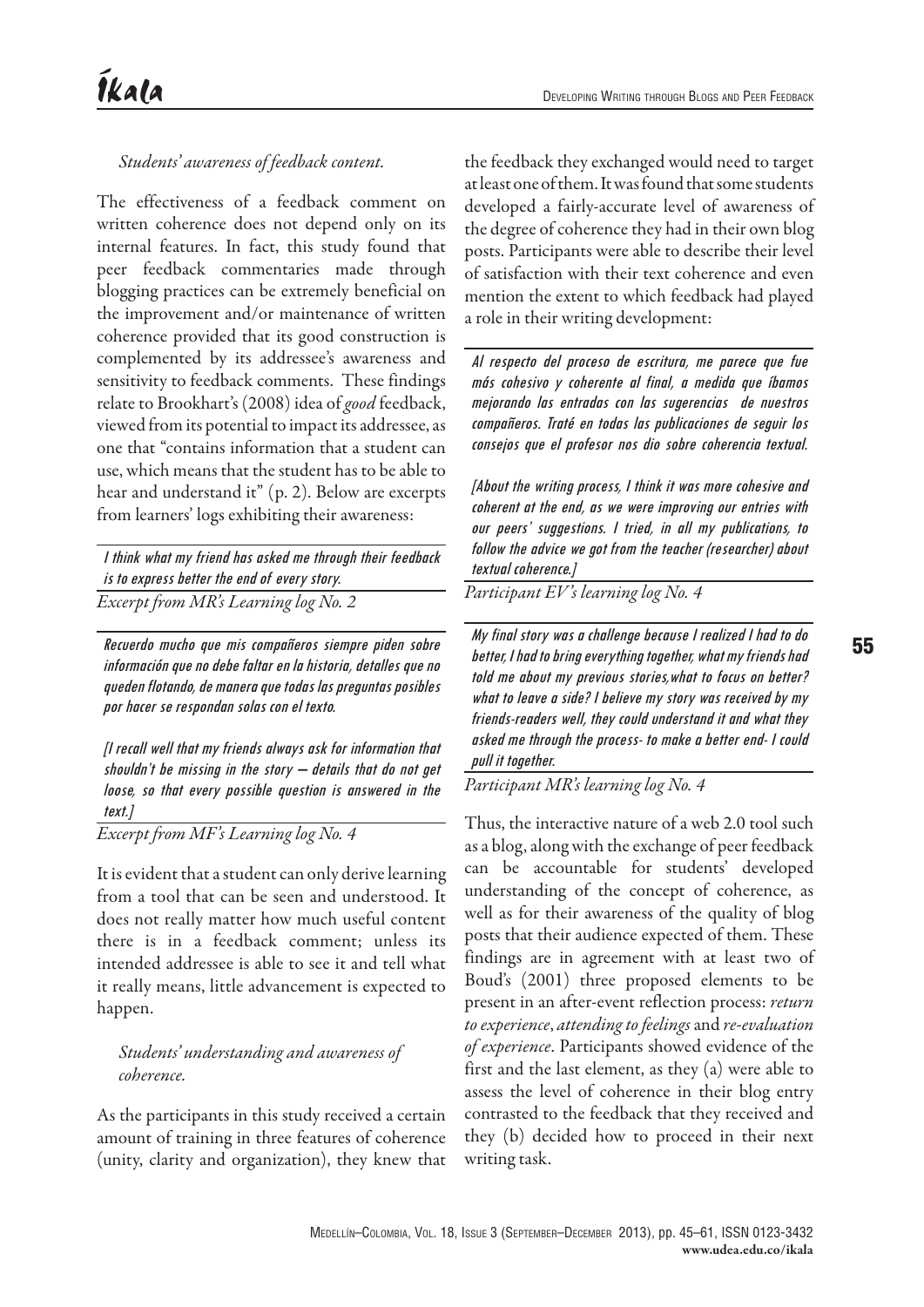# *Shaping students' affection.*

The combination peer feedback–blogging was found to have an effect on shaping students' affection in at least three ways: creating potential for motivation, allowing for students' comfort with and reliance on it and fostering community building. Similar to what was found in the study by Clavijo, Hine and Quintero (2008) with a group of Colombian and Canadian students throughout a period of one academic year, where the results showed that with regular interactions the two groups of learners were able to create communities of interest and learning.

## *Feedback's potential for motivation.*

Boosting effects of peer feedback through blogging were observable provided that peer feedback was written in constructive language and that it addressed the writer in polite, affection-targeting terms. The students that showed coherence maintenance or improvement acknowledged having been comfortable with the feedback from their peers, which, far from being merely a praiseful set of words, was based on a careful choice of terms that proved useful to them. An example of a feedback comment with motivational potential is presented below; it was given on a story about an embarrassing situation (the participant described how her grandfather had killed two cats):

#### November 18, 2012 at 9:24 PM

Nice story . . . ! I really enjoyed it and believe it or nor, it also made me laugh a bit: So while your aunt was preparing things to wash the laundry, she found the cats floating in the sink? frightening, isn't it? and your grandpa murdered the cats with the excuse they were making a lot of noise? weird! Would you mind telling us what your boyfriend thought about this particular situation? Great Job! Reply

*Excerpt from Participant MR's blog entry Artifact 2*

In the next artifact assessment, the researcher described the feedback comments received on the blog post, in the following terms:

The feedback that the author received in her past story was introduced using friendly language aiming to show interest in the author's work. The author was addressed in polite, useful terms, which could have helped the author take up a positive attitude reflected in the quality of the current text.

*Researcher's assessment on participant MR's blog entry No. 3)*

It is evident that when feedback is given in positive terms, targeting not only cognition but also affection, positive effects can be derived from it. Once again, these findings agree with Vigil and Oller (1976, as cited in Brown, 2007, p. 274). Who describe how "affective feedback should determine whether the speaker [in this case writer] should continue with his or her attempts to convey a message".

# *Students' comfort with and reliance on feedback*.

Students that showed improvement maintenance of coherence levels in their writing acknowledged being comfortable with the feedback they were receiving. This supports the current study's findings on feedback's potential for motivation, as it is expected that for any positive feedback effects to happen, the student needs to feel at ease with the comments made on his/her work. Below is an excerpt from a learner's log, where she recognizes feeling comfortable with her peers' commenting on her writing and also acknowledges the importance of being careful while giving feedback herself:

The experience of posting my stories in order to someone else read then and also give them feedback has being incredible! I just love the fact I can learn through the internet. And there's a lot my friends can help and contribute with my stories. I feel comfortable every time my friends give me feedback but it can't be quite a delight to give theme feedback because you have to be very careful and not criticize their job.

*Excerpt from participant MR's learning log No. 2*

Similarly, as comfort reflects a student's feeling at ease with the audience's reactions to a writing product, it was found out that trust or reliance is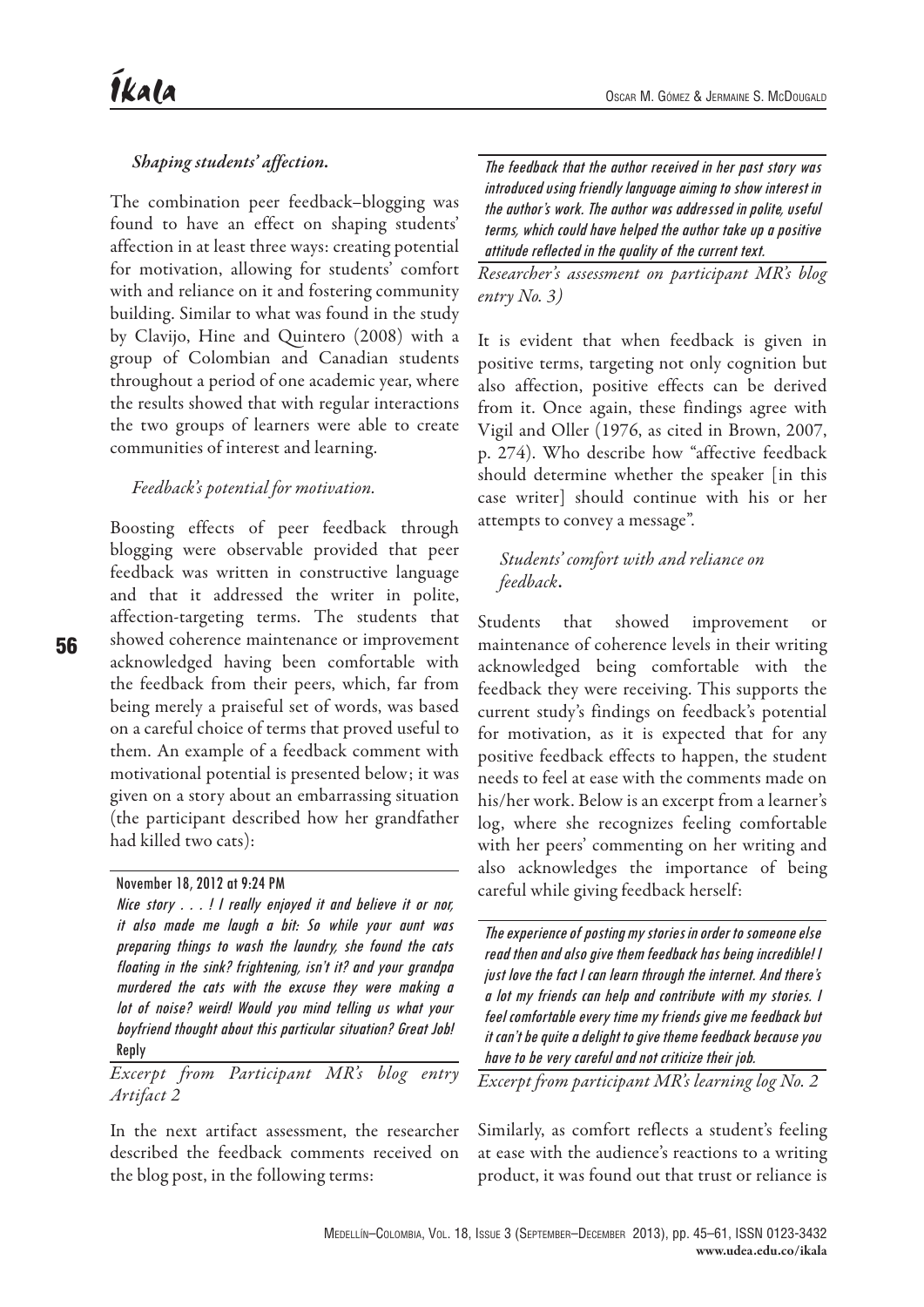needed for peer feedback to be considered useful. Students who recognized having used some, or all of the feedback received did so by acknowledging its reliability. A couple of excerpts from learners' logs can be used to illustrate this finding:

En el post sobre Viaje en el Tiempo, mi entrada parecía más una reflexión o exposición sobre recuerdos que una verdadera "historia", eso notaron mis compañeros y desde entonces en cada entrada trato de que sea más una anécdota sobre el tema que mi opinión sobre él.

[In my post about time travel, my entry looked more like a reflection or presentation about memories than a real "story;" that's what my peers noted and, since then, I try to make my entries more like anecdotes than opinions.] *Excerpt from participant EV's learning log No. 3*

It is possible to establish a clear internal relationship between peer feedbacks' potential for motivation; the comfort it generates in students as well as the sense of trust that it brings along, thereby providing useful feedback for the purposes for which it was intended. These findings also agree with Robertson (2011), who emphasizes the importance of social support by quoting a participant who claimed to have found learning logs (through blogs) useful, mainly because communication with peers could be established, therefore helping him advance in his own project. Hence it can be concluded that social support is an important affordance of feedback, provided that its potential user exhibits a sense of social comfort and trust.

# *Community building.*

As students posted entries in their blogs, the affordance for blogging to generate a sense of community was identified. It was found that the act of writing took place in a more dialogical way, different from that which traditionally takes place in the classroom. Engaging in the acts of blogging and giving feedback gave students the possibility to write for an audience whom they felt comfortable with, to portray themselves in their writing and to learn from and about their

peers. This sense of community building was expressed by a student as seen in their learning log entries which can be seen below:

At the end of this Project I can say it has helped me a lot, I'm now more willing to tell stories, to express myself better and to take into account what others may say in order to improve my writing skills.

This project was a useful tool, Blogger for my and for people willing to know you, read about you and your stories and to make a advice if there's something missing.

*(Excerpt from Participant MR's learning log No. 4)*

It was also revealed that students approached writing as a way to communicate with and learn from an audience, rather than to comply with a task. These findings agree with what Quintero (2008) addresses in her study, which illustrates how blogging led students to engage in a community of writers whose needs for communication and interaction were generated while allowing them to portray their selves through their writings. Similarly, as students expressed the importance of receiving help from a community of peers, they acknowledged the social constructivist affordance of blogs and peer feedback. Furthermore, Carney (2007) states that blogs can be seen as a way to begin building a partnership, providing a solid foundation for learners where they can build their identity as well as reflect on the language produced for their partner audience.

## Conclusions

After having performed the analysis and the interpretation of data, it is possible to come to the following conclusions, related to answering this study's research question:

*To what extent does peer-feedback on blogs written outside the classroom shape students' writing of informal, personal narrative texts with specific regards to coherence?*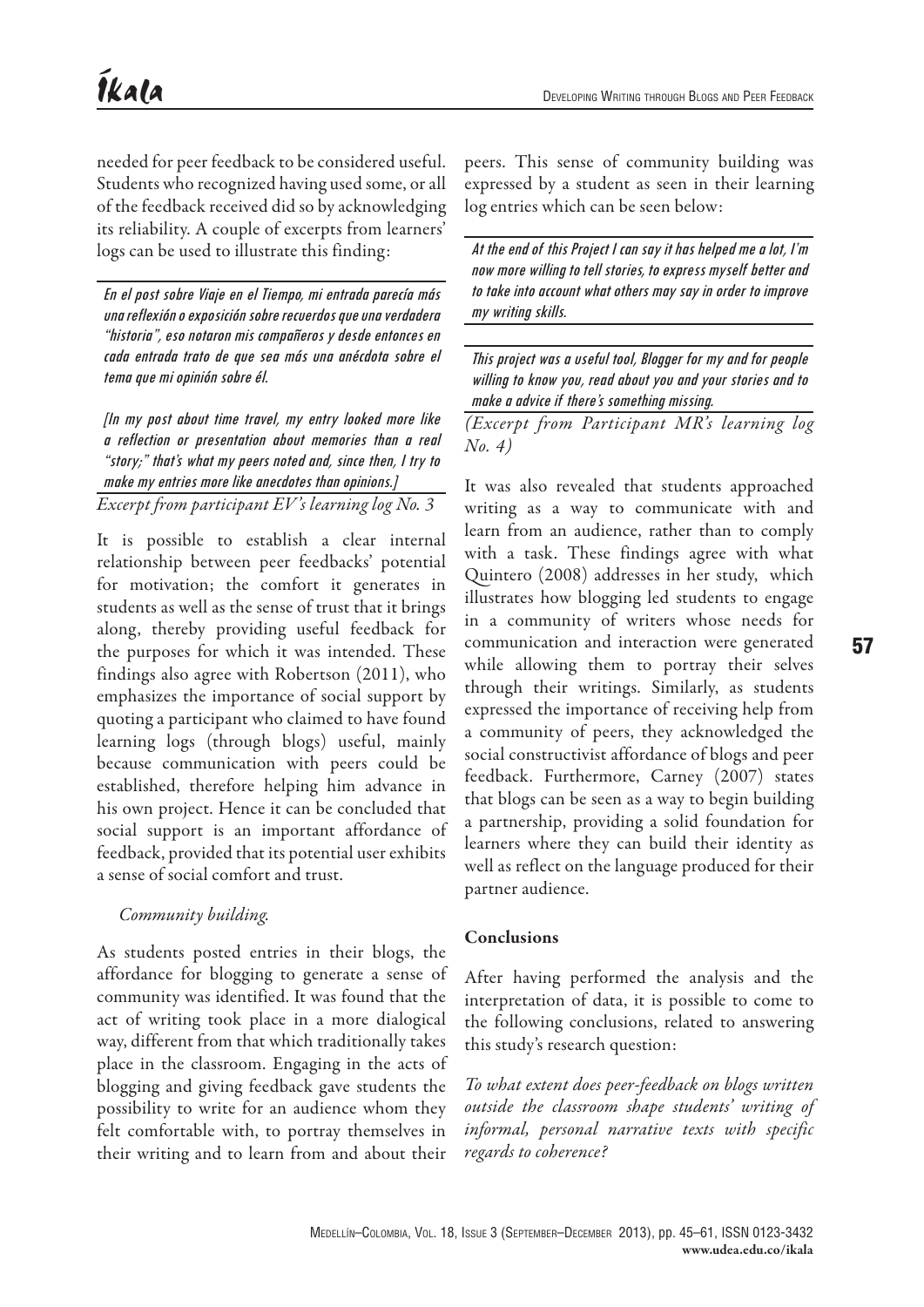# Table 1

*Categories and Subcategories Obtained from the Data Analysis*

| Category                                                                                                                   | <b>Subcategories</b>                                  |  |
|----------------------------------------------------------------------------------------------------------------------------|-------------------------------------------------------|--|
| <b>Feedback and blogging</b><br>as boosting factors on<br>enhancement<br>the<br>0ľ<br>maintenance of written<br>coherence. | Shaping students' cognition through                   |  |
|                                                                                                                            | Visibility and clarity of<br>feedback content         |  |
|                                                                                                                            | Students' awareness of                                |  |
|                                                                                                                            | feedback content                                      |  |
|                                                                                                                            | Students' understanding and<br>awareness of coherence |  |
|                                                                                                                            | Shaping students' affection through                   |  |
|                                                                                                                            | <b>Feedback's potential for</b><br>motivation         |  |
|                                                                                                                            | Students' comfort with and<br>reliance on feedback    |  |
|                                                                                                                            | <b>Community building</b>                             |  |

Furthermore, it can be concluded that, peer feedback through blogging can be a boosting factor on the improvement or maintenance of coherence, on the condition that provided that it is targeted towards shaping students' cognition and affection. Therefore it is safe to say that peerfeedback on blogs written outside of the classroom does shape students´writing of informal, personal narrative texts with specific regards to coherence.

As to students' cognition, the study found that factors such as (a) the visibility and clarity of the feedback content, (b) the students' ability to *see*  and understand feedback, and (c) the students' understanding and awareness of the very concept of coherence are considered to contribute to the enhancement or maintenance of coherence levels in a written text. Such factors do so by (a) revealing that feedback needs to contain information that learners can use as building material in their quest for better writing; (b) evidencing that, for peer feedback to be useful, students need to show sensitivity to it; otherwise, it will go unnoticed and its potential, however insightful, will never be exploited; and (c) establishing the need for students to know where they are headed towards in their writing quest, so that the information that lies in peer feedback is used accordingly.

Similarly, three ways were identified in which students' affection was targeted and shaped, which work as conditions to the enhancement or maintenance of coherence in text. They were (a) potential for feedback to bring about motivation through the language in which it is worded; that is, it is expected that feedback that is written in friendly, affectionate terms will be received more openly than will feedback which restricts itself to pointing out cognitive issues and is worded in rather distant and impersonal language. (b) As long as feedback exhibits this motivational potential, it takes a good deal of students' comfort and reliance on feedback to make the change between its potential usefulness and its actual usefulness. It becomes evident, at this stage, that as long as students are at ease with the comments that peers make on their work, and at the same time consider their peers as reliable sources of information, progress can be made in learning. (c) Lastly, it was found that a sense of community building plays an active role in the enhancement or maintenance of written coherence as students approach writing as a dialogical and bidirectional process, as they write having an audience in mind, and as they have a space where to portray their selves and where to learn from and about their peers.

In view of the above, peer feedback through blogging can be considered a potentially useful and empowering tool for the maintenance and enhancement of coherence levels in a text. This, however, will be unlikely if the conditions are not proper both in feedback itself and in the student. It cannot be considered conclusive, either, that real advancement will take place if ideal conditions are met, as there may be other (sometimes interfering) factors that can also play a determining role in the development or maintenance of written coherence. Moreover, the cognitive and affective affordances of peer feedback through blogging by no means guarantee that a student can in fact transfer knowledge and awareness into noticeable changes in performance, since aspects such as one's real levels of competence and sense of self-efficacy cannot simply be left aside.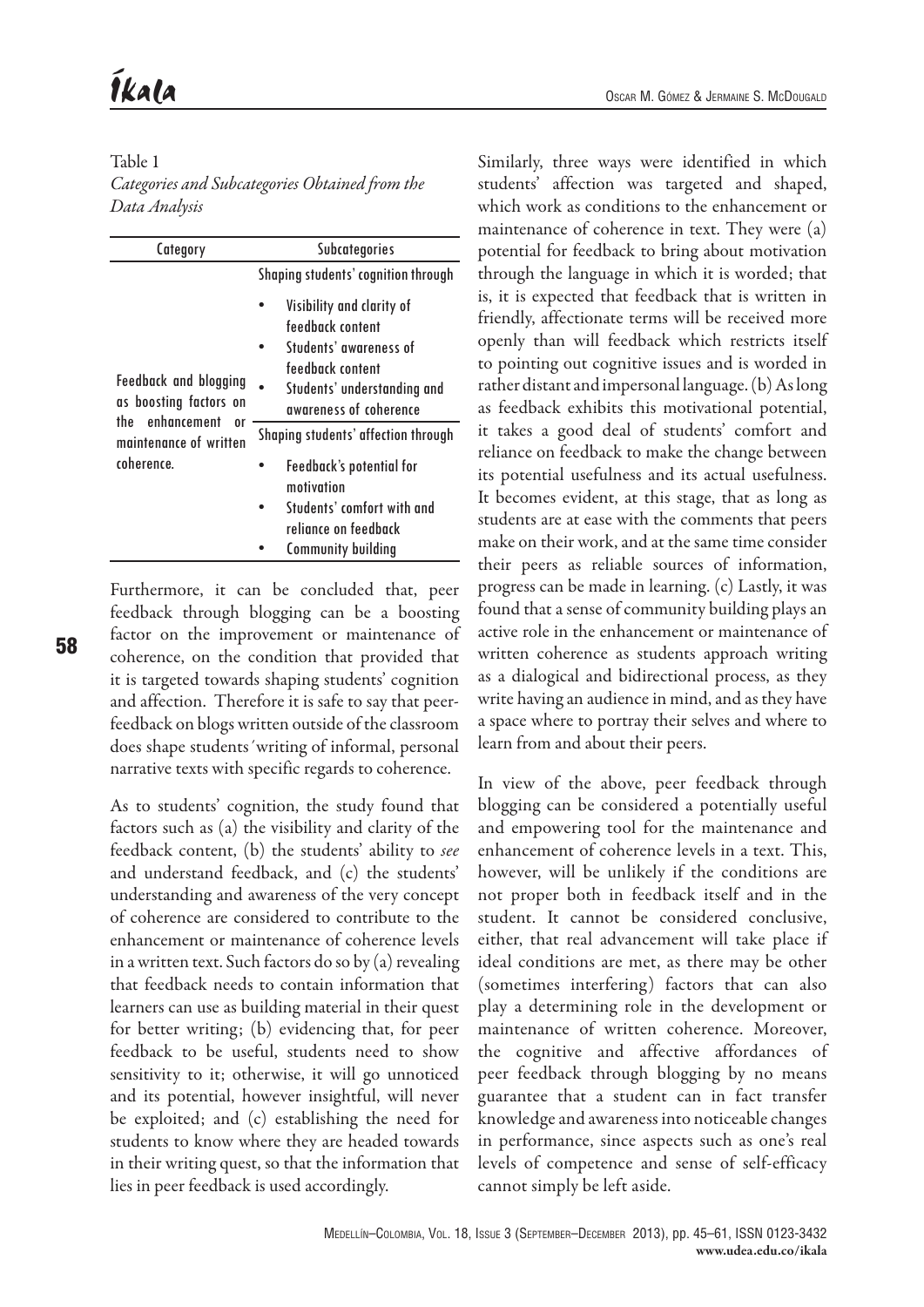#### **REFERENCES**

- Boud, D. (2001). Using journal writing to enhance reflective practice. *New Directions in Adult and Continuing Education 90,* 9–18.
- Brookhart, S. M. (2008). *How to Give Effective Feedback to Your Students.* Virginia, VA: Association for Supervision & Curriculum Development.
- Brown, H. D. (2007). *Principles of Language Learning and Teaching.* New York, NY: Longman.
- Burns, A. (1999). *Collaborative Action Research for English Language Teachers.* Cambridge, United Kingdom: CUP.
- Carney, N. (2007, March) *Language study through blog exchanges.* Paper presented at the 2nd International Wireless Ready Symposium: Podcasting Education and Mobile Assisted Language Learning. Nagoya University of Commerce & Business Graduate School, Nagoya, Japan. Retrieved from http://wirelessready.nucba. ac.jp/eproceedings.html
- Clavijo Olarte, A., Hine, N., & Quintero, L. M. (2008). The Virtual Forum as an Alternative Way to Enhance Foreign Language Learning. *PROFILE Issues in Teachers' professional development Journal, 9*, pp. 219–236.
- Demopoulos, T. (2006). *What No One Ever Tells You about Blogging and Podcasting : Real-Life Advice from 101 People Who Successfully Leverage the Power of the Blogosphere.* Illinois, IL: Dearborn Trade, A Kaplan Professional Company.
- Díaz, N. M. (2010). Peer editing: A strategic source in EFL students' writing process. *Colombian Applied Linguistics Journal 12*(1), 85–98.
- Ducate, L. C., & Lomicka, L. L. (2008). Adventures in the blogosphere: From blog readers to blog writers. *Computer Assisted Language Learning, 21*(1), 9–28.
- Escuela de Idiomas Universidad Industrial de Santander. (2009). *Licenciatura en Inglés – Plan de Reforma Académica.* Bucaramanga, Colombia.
- Flower, L., & Hayes, J. R. (1981). A cognitive process theory of writing. *College Composition and Communication, 32*(4), 365–387.
- Freeman, D. (1998). *Doing Teacher Research: From Inquiry to Understanding.* Toronto, Canada: Heinle & Heinle Publishers.
- Hyland, K. (2009). *Teaching and Researching Writing.*  Essex, United Kingdom: Pearson Education Limited.
- Nunan, D. (1992). *Research methods in language teaching.* New York, NY: CUP.
- Nunan, D. (2007). *What is this Thing Called Language.*  Hampshire, United Kingdom: Palgrave Macmillan.
- Quintero, L. (2008). Blogging: A way to foster EFL writing. *Colombian Applied Linguistics Journal, 1*(10), 7–49.
- Richards, J. C., & Schmidt, R. (2002). *Longman Dictionary of Language Teaching and Applied Linguistics.* Essex, United Kingdom: Longman.
- Robertson, J. (2011). The educational affordances of blogs for self-directed learning. *Computers & Education, 57*(2), 1628–1644.
- Sagor, R. (1993). *How to Conduct Collaborative Action Research.* Alexandria, VA: Association for Supervision & Curriculum Development.
- Vigil, N., & Oller, J. (1976). Rule fossilization: A tentative model. *Language Learning, 26,* 281–195
- Zhang, D. (2009) The application of blogs in English writing. *Journal of Cambridge Studies, 4*(1), pp. 64–72.

How to reference this article: Gómez, O., & McDougald, J. (2013). Developing writing through blogs and peer feedback. *Íkala, revista de lenguaje y cultura*, *18*(3), 45–61.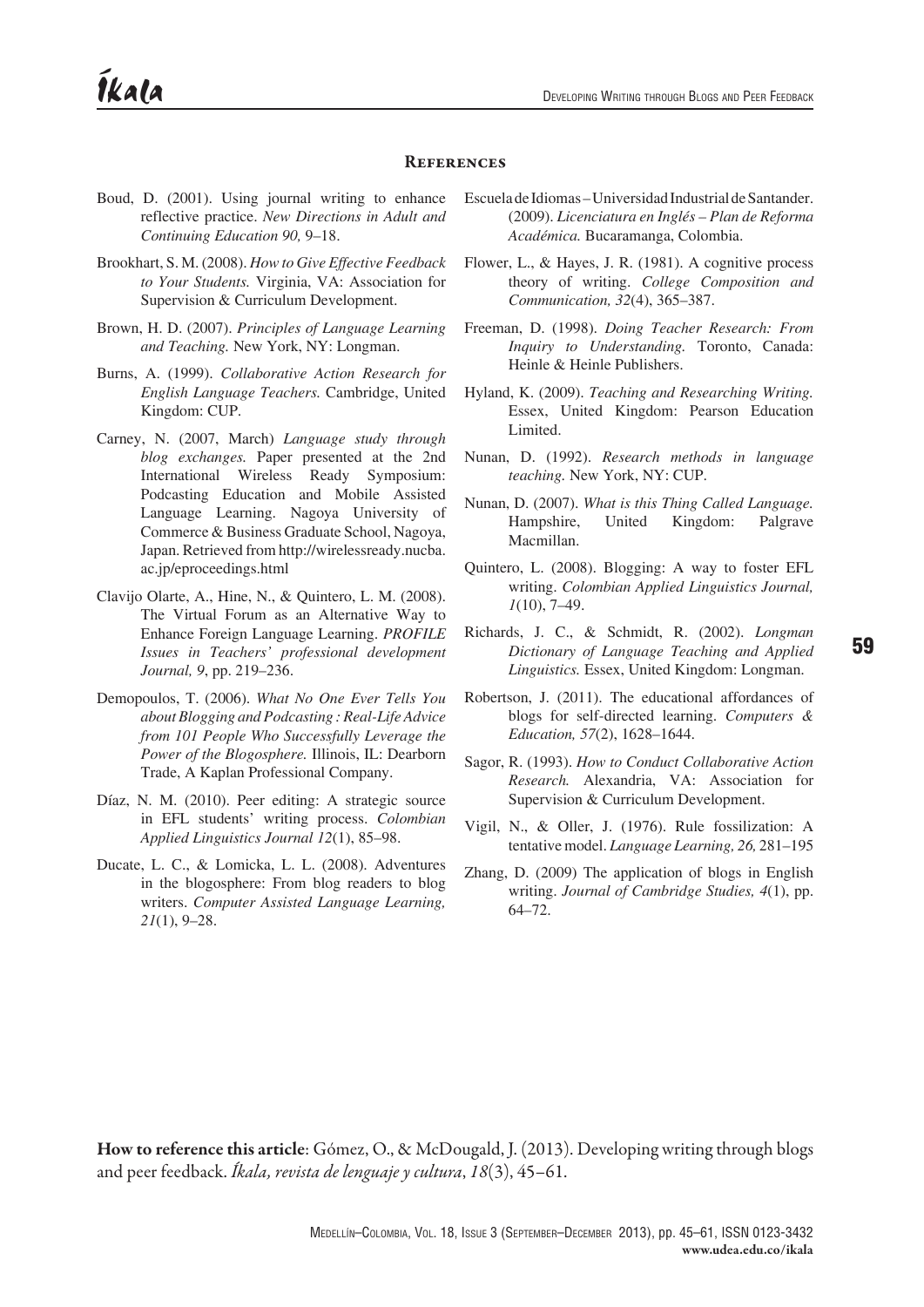# **Appendix A**

## Artifact Assessment Rubric

#### Assessment of artifacts

The following checklists and rubrics will be used to assess the blog entries as students post them on Blogger™.

#### Narration.

Answer the question *yes* or *no,* then make a brief comment on it.

| Q: Is the entry a narrative text? | <b>Yes</b> | No. |
|-----------------------------------|------------|-----|
| Why $(not)$ ?                     |            |     |
| A:                                |            |     |

#### Coherence.

Coherence is seen as "the relationships which link the meanings of utterances in a discourse or of the sentences in a text. . . . In written texts coherence refers to the way a text makes sense to the readers through the organization of its content, and the relevance and clarity of its concepts and ideas" (Richards & Schmidt, 2002, p. 205).

Based on this premise, assess the blog entry on the following grounds. Please comment on language problems that could facilitate or interfere with your assessment of the text. Use the following three-grade scale: Satisfactory / In progress / Unsatisfactory. Comment briefly.

- 1. The relative ease with which you went through the text and understood it;
- 2. Unity: The connection, in terms of content, between the title of the story, its introduction, its development of events, and its end;
- 3. Clarity: The completeness, or descriptiveness, of sentences and paragraphs, and how they add to the overall plot;
- 4. Organization: The order in which the events of the story appeared, and how it helped or hindered your comprehension.

## Feedback.

Comment on the extent to which you perceive feedback on earlier entries (one or two) has shaped the current post. Consider the following:

- 1. The amount of motivational feedback (i.e. praise with suggestions) given in a past post, and how it could have shaped or maintained the degree of coherence in the current post.
- 2. The amount of cognitive-corrective feedback (i.e. signaling points to improve) given in a past post, and how it could have shaped or maintained the degree of coherence in the current post.
- 3. The possible absence of useful feedback in a past post (i.e. feedback as mere praise or criticism), or of feedback at all, that could have shaped or maintained the degree of coherence in the current post.

60